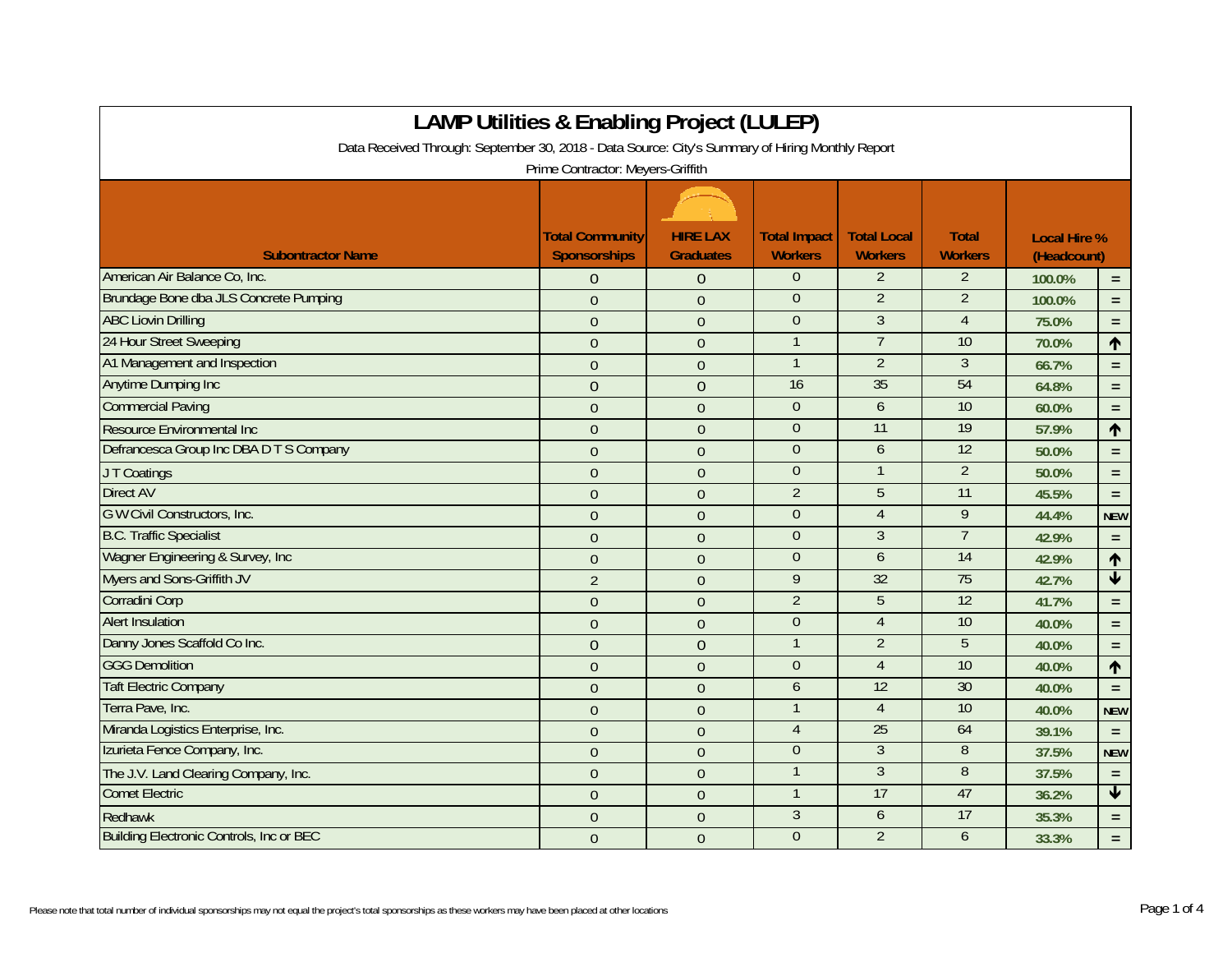| <b>LAMP Utilities &amp; Enabling Project (LULEP)</b>                                             |                                               |                                     |                                       |                                      |                                |                                    |                         |  |
|--------------------------------------------------------------------------------------------------|-----------------------------------------------|-------------------------------------|---------------------------------------|--------------------------------------|--------------------------------|------------------------------------|-------------------------|--|
| Data Received Through: September 30, 2018 - Data Source: City's Summary of Hiring Monthly Report |                                               |                                     |                                       |                                      |                                |                                    |                         |  |
| Prime Contractor: Meyers-Griffith                                                                |                                               |                                     |                                       |                                      |                                |                                    |                         |  |
|                                                                                                  |                                               |                                     |                                       |                                      |                                |                                    |                         |  |
| <b>Subontractor Name</b>                                                                         | <b>Total Community</b><br><b>Sponsorships</b> | <b>HIRE LAX</b><br><b>Graduates</b> | <b>Total Impact</b><br><b>Workers</b> | <b>Total Local</b><br><b>Workers</b> | <b>Total</b><br><b>Workers</b> | <b>Local Hire %</b><br>(Headcount) |                         |  |
| <b>Cupertino Electric</b>                                                                        | $\overline{0}$                                | $\Omega$                            | $\mathbf{1}$                          | 5                                    | 15                             | 33.3%                              | $\equiv$                |  |
| Fryman Management Inc                                                                            | $\Omega$                                      | $\overline{0}$                      | $\overline{2}$                        | 6                                    | 18                             | 33.3%                              | $=$ $\,$                |  |
| Giroux Glass, Inc.                                                                               | $\overline{0}$                                | $\mathbf{0}$                        | $\overline{0}$                        | $\overline{2}$                       | 6                              | 33.3%                              | $\equiv$                |  |
| <b>Myers &amp; Sons Construction LP</b>                                                          | $\overline{0}$                                | $\mathbf{1}$                        | $\mathbf{1}$                          | 13                                   | 39                             | 33.3%                              | $\uparrow$              |  |
| Royal Electric Company                                                                           | $\Omega$                                      | $\theta$                            | $\mathbf{0}$                          | $\mathbf{1}$                         | $\mathfrak{Z}$                 | 33.3%                              | $=$                     |  |
| Techniquex Inc.                                                                                  | $\overline{0}$                                | $\overline{0}$                      | $\Omega$                              | $\overline{2}$                       | 6                              | 33.3%                              | $\equiv$                |  |
| Ted W Page Enterprises Inc dba Concrete Coring                                                   | $\mathbf{0}$                                  | $\theta$                            | $\mathbf{1}$                          | $\overline{7}$                       | $\overline{21}$                | 33.3%                              | $\equiv$                |  |
| <b>ISEC, Incorporated</b>                                                                        | $\overline{0}$                                | $\overline{0}$                      | $\overline{2}$                        | $\overline{11}$                      | 34                             | 32.4%                              | $\hat{\mathbf{r}}$      |  |
| <b>Crown Fence</b>                                                                               | $\overline{0}$                                | $\overline{0}$                      | $\mathbf{1}$                          | $\overline{7}$                       | $\overline{22}$                | 31.8%                              | $\equiv$                |  |
| <b>Griffith Company</b>                                                                          | $\overline{2}$                                | $\mathbf{1}$                        | 10                                    | 51                                   | 161                            | 31.7%                              | $\equiv$                |  |
| <b>Matrix Environmental</b>                                                                      | $\overline{0}$                                | $\overline{0}$                      | $\overline{0}$                        | 5                                    | 16                             | 31.3%                              | $\equiv$                |  |
| Twining, Inc.                                                                                    | $\overline{0}$                                | $\mathbf{0}$                        | $\mathbf{1}$                          | $\overline{4}$                       | 13                             | 30.8%                              | $=$                     |  |
| A N C C A Corporation DBA NU Enterprises                                                         | $\overline{0}$                                | $\mathbf{0}$                        | $\mathbf{1}$                          | $\, 8$                               | 28                             | 28.6%                              | $\equiv$                |  |
| Anderson Charnesky Structural Steel, Inc. (ACSS)                                                 | $\mathbf{0}$                                  | $\mathbf{0}$                        | $\overline{0}$                        | $\overline{2}$                       | $\overline{7}$                 | 28.6%                              | $\equiv$                |  |
| Wilson & Hampton                                                                                 | $\Omega$                                      | $\theta$                            | $\mathbf{1}$                          | $\overline{2}$                       | $\overline{7}$                 | 28.6%                              | $=$                     |  |
| Psomas                                                                                           | $\mathbf{0}$                                  | $\mathbf{0}$                        | $\boldsymbol{0}$                      | $\overline{3}$                       | 11                             | 27.3%                              | $\equiv$                |  |
| <b>Meadows Mechanical</b>                                                                        | $\overline{0}$                                | $\overline{0}$                      | $\overline{2}$                        | 10                                   | 39                             | 25.6%                              | $\equiv$                |  |
| <b>AMPCO Landscape Inc DBA Earthscapes</b>                                                       | $\overline{0}$                                | $\overline{0}$                      | $\overline{0}$                        | $\overline{2}$                       | $\overline{8}$                 | 25.0%                              | $\equiv$                |  |
| <b>Nor-Cal Pipeline Services</b>                                                                 | $\overline{0}$                                | $\overline{0}$                      | $\Omega$                              | 3                                    | 12                             | 25.0%                              | $\equiv$                |  |
| <b>RMA Group</b>                                                                                 | $\Omega$                                      | $\mathbf{0}$                        | $\mathfrak{Z}$                        | $\overline{4}$                       | 16                             | 25.0%                              | $\equiv$                |  |
| So-Cal Insulation                                                                                | $\Omega$                                      | $\overline{0}$                      | $\mathbf{1}$                          | $\mathbf 1$                          | $\overline{4}$                 | 25.0%                              | $\equiv$                |  |
| Versatile Coatings Inc.                                                                          | $\theta$                                      | $\mathbf{0}$                        | $\overline{0}$                        | $\overline{3}$                       | 12                             | 25.0%                              | $\equiv$                |  |
| Southcoast Acoustical Interiors (SAI)                                                            | $\overline{0}$                                | $\mathbf{0}$                        | $\overline{0}$                        | $\overline{4}$                       | 19                             | 21.1%                              | $\equiv$                |  |
| <b>Centruy Sweeping</b>                                                                          | $\overline{0}$                                | $\overline{0}$                      | $\overline{0}$                        | $\mathbf{1}$                         | 5                              | 20.0%                              | $\equiv$                |  |
| <b>Cosco Fire Protection</b>                                                                     | $\theta$                                      | $\mathbf{0}$                        | $\overline{0}$                        | $\overline{3}$                       | 15                             | 20.0%                              | $\overline{\textbf{v}}$ |  |
| Pacific Waterproofing & Restoration, Inc.                                                        | $\overline{0}$                                | $\overline{0}$                      | $\theta$                              | $\mathbf 1$                          | 5                              | 20.0%                              | $\equiv$                |  |
| <b>Sully Miller</b>                                                                              | $\Omega$                                      | $\theta$                            | $\overline{0}$                        | 6                                    | 32                             | 18.8%                              | $\equiv$                |  |
| <b>Sterndahl Enterprises</b>                                                                     | $\overline{0}$                                | $\overline{0}$                      | $\overline{2}$                        | $\overline{5}$                       | 29                             | 17.2%                              | $\equiv$                |  |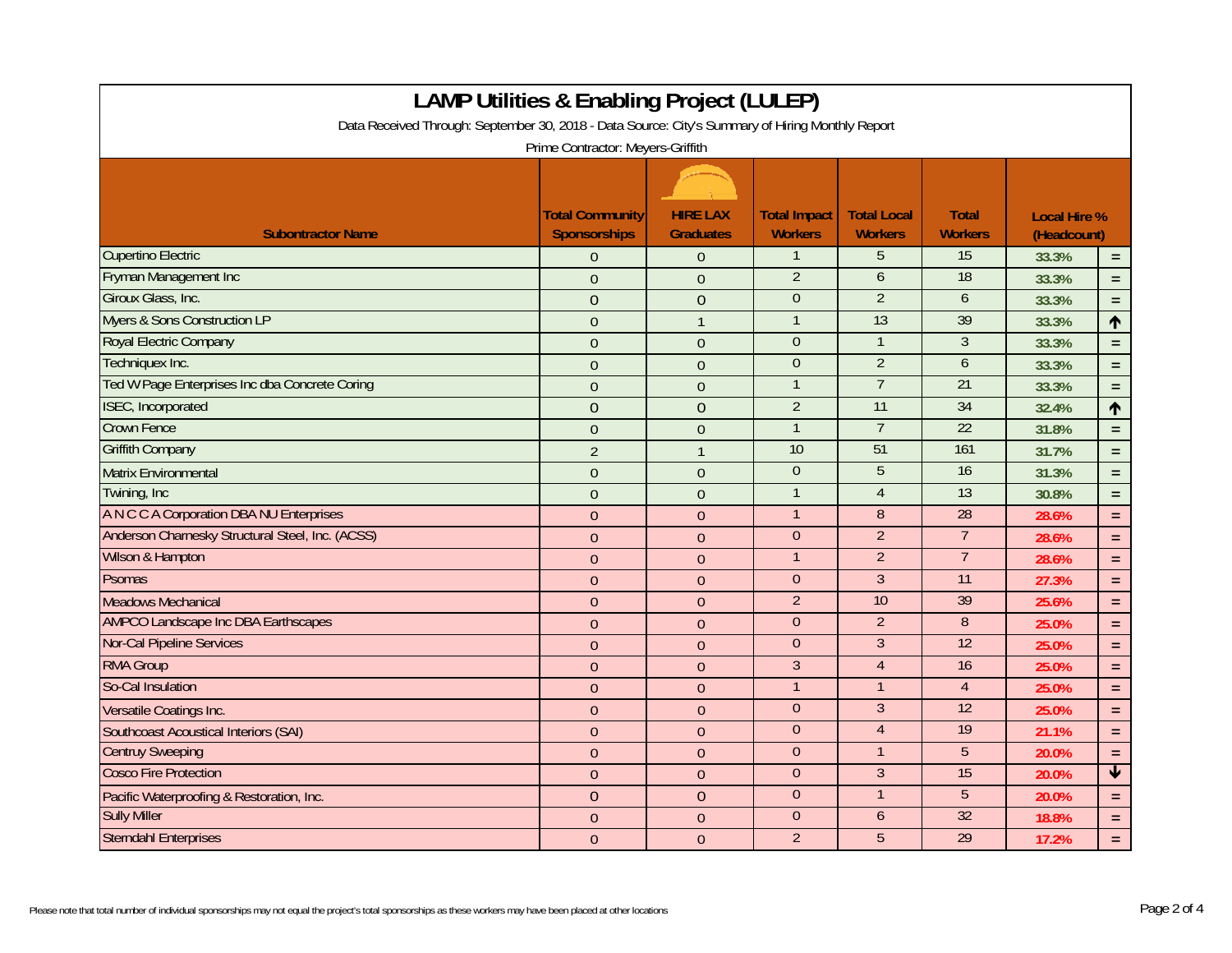| <b>LAMP Utilities &amp; Enabling Project (LULEP)</b>                                             |                                        |                                     |                                       |                                      |                                |                                    |            |  |
|--------------------------------------------------------------------------------------------------|----------------------------------------|-------------------------------------|---------------------------------------|--------------------------------------|--------------------------------|------------------------------------|------------|--|
| Data Received Through: September 30, 2018 - Data Source: City's Summary of Hiring Monthly Report |                                        |                                     |                                       |                                      |                                |                                    |            |  |
| Prime Contractor: Meyers-Griffith                                                                |                                        |                                     |                                       |                                      |                                |                                    |            |  |
|                                                                                                  |                                        |                                     |                                       |                                      |                                |                                    |            |  |
| <b>Subontractor Name</b>                                                                         | <b>Total Community</b><br>Sponsorships | <b>HIRE LAX</b><br><b>Graduates</b> | <b>Total Impact</b><br><b>Workers</b> | <b>Total Local</b><br><b>Workers</b> | <b>Total</b><br><b>Workers</b> | <b>Local Hire %</b><br>(Headcount) |            |  |
| <b>Blois Construction</b>                                                                        | $\Omega$                               | $\theta$                            | $\mathbf{1}$                          | $\overline{4}$                       | 24                             | 16.7%                              | $=$        |  |
| <b>Granstrom Masonry</b>                                                                         | $\Omega$                               | $\theta$                            | $\Omega$                              |                                      | 6                              | 16.7%                              | $\equiv$   |  |
| Mike Hixson Backhoe Service, Inc                                                                 | $\overline{0}$                         | $\mathbf{0}$                        | $\overline{0}$                        | $\mathbf{1}$                         | 6                              | 16.7%                              | $\uparrow$ |  |
| Pavement Coatings Co.                                                                            | $\overline{0}$                         | $\overline{0}$                      | $\overline{0}$                        | $\mathbf{1}$                         | 6                              | 16.7%                              | $\equiv$   |  |
| Util-Locate                                                                                      | $\Omega$                               | $\theta$                            | $\mathbf{1}$                          | 1                                    | 6                              | 16.7%                              | <b>NEW</b> |  |
| <b>DRS Rebar, Inc.</b>                                                                           | $\overline{0}$                         | $\overline{0}$                      | $\mathbf{0}$                          | $\mathbf 1$                          | $\overline{7}$                 | 14.3%                              | $\equiv$   |  |
| H.D. Construction Equipment, Inc.                                                                | $\overline{0}$                         | $\overline{0}$                      | $\mathbf{1}$                          | $\mathbf 1$                          | $\overline{7}$                 | 14.3%                              | $\equiv$   |  |
| R.J. Lalonde, Inc.                                                                               | $\theta$                               | $\theta$                            | $\mathbf{1}$                          | $\mathbf{1}$                         | $\overline{7}$                 | 14.3%                              | $\equiv$   |  |
| <b>All American Asphalt</b>                                                                      | $\mathbf{0}$                           | $\overline{0}$                      | $\overline{0}$                        | $\overline{6}$                       | 48                             | 12.5%                              | $\equiv$   |  |
| <b>Badger Daylighting</b>                                                                        | $\overline{0}$                         | $\mathbf{0}$                        | $\mathbf{1}$                          | $\overline{3}$                       | 28                             | 10.7%                              | $\equiv$   |  |
| <b>Bali Construction</b>                                                                         | $\overline{0}$                         | $\overline{0}$                      | $\mathbf{0}$                          | $\mathbf{1}$                         | $\overline{12}$                | 8.3%                               | <b>NEW</b> |  |
| Ferreria Construction Co Inc                                                                     | $\overline{0}$                         | $\mathbf{0}$                        | $\overline{0}$                        | $\mathbf{1}$                         | 15                             | 6.7%                               | <b>NEW</b> |  |
| 2 R Drilling, Inc.                                                                               | $\overline{0}$                         | $\mathbf{0}$                        | $\boldsymbol{0}$                      | $\boldsymbol{0}$                     | $\, 8$                         | 0.0%                               | $\equiv$   |  |
| <b>Asphalt Fabric and Engineering</b>                                                            | $\overline{0}$                         | $\overline{0}$                      | $\overline{0}$                        | $\overline{0}$                       | $\overline{3}$                 | 0.0%                               | <b>NEW</b> |  |
| C Below                                                                                          | $\Omega$                               | $\theta$                            | $\overline{0}$                        | $\overline{0}$                       | 10                             | 0.0%                               | $\equiv$   |  |
| C M Peich                                                                                        | $\overline{0}$                         | $\mathbf{0}$                        | $\boldsymbol{0}$                      | $\boldsymbol{0}$                     | 5                              | 0.0%                               | <b>NEW</b> |  |
| Calmex Engineering, Inc.                                                                         | $\overline{0}$                         | $\overline{0}$                      | $\mathbf{0}$                          | $\theta$                             | $\overline{1}$                 | 0.0%                               | $\equiv$   |  |
| ConnorP81 Inc                                                                                    | $\Omega$                               | $\overline{0}$                      | $\overline{0}$                        | $\overline{0}$                       | $\overline{7}$                 | 0.0%                               | $\equiv$   |  |
| Crane Rental Service, Inc.                                                                       | $\overline{0}$                         | $\mathbf{0}$                        | $\Omega$                              | $\theta$                             | 9                              | 0.0%                               | $\equiv$   |  |
| <b>DJS</b> General Contracting Inc.                                                              | $\Omega$                               | $\mathbf{0}$                        | $\overline{0}$                        | $\theta$                             | 5                              | 0.0%                               | $\equiv$   |  |
| Deepscan Inc.                                                                                    | $\theta$                               | $\overline{0}$                      | $\overline{0}$                        | $\theta$                             | $\overline{4}$                 | 0.0%                               | $\equiv$   |  |
| Fine Grade Equipment                                                                             | $\mathbf{0}$                           | $\theta$                            | $\overline{0}$                        | $\overline{0}$                       | $\overline{3}$                 | 0.0%                               | $\equiv$   |  |
| G & F Concrete Cutting, Inc.                                                                     | $\overline{0}$                         | $\overline{0}$                      | $\overline{0}$                        | $\overline{0}$                       | $\overline{8}$                 | 0.0%                               | <b>NEW</b> |  |
| Gregg Drilling & Testing, Inc.                                                                   | $\overline{0}$                         | $\overline{0}$                      | $\overline{0}$                        | $\overline{0}$                       | $\overline{5}$                 | 0.0%                               | $\equiv$   |  |
| <b>Hydraulic Cranes LLC</b>                                                                      | $\overline{0}$                         | $\mathbf{0}$                        | $\overline{0}$                        | $\overline{0}$                       | $\mathbf{1}$                   | 0.0%                               | $\equiv$   |  |
| JIM Painter Controls Inc DBA JPC, Inc.                                                           | $\overline{0}$                         | $\overline{0}$                      | $\overline{0}$                        | $\overline{0}$                       | 1                              | 0.0%                               | $\equiv$   |  |
| PCI                                                                                              | $\overline{0}$                         | $\overline{0}$                      | $\overline{0}$                        | $\theta$                             | $\overline{8}$                 | 0.0%                               | $\equiv$   |  |
| Pavement Recycling Systems, Inc.                                                                 | $\overline{0}$                         | $\mathbf{0}$                        | $\overline{0}$                        | $\overline{0}$                       | $\overline{8}$                 | 0.0%                               | $\equiv$   |  |